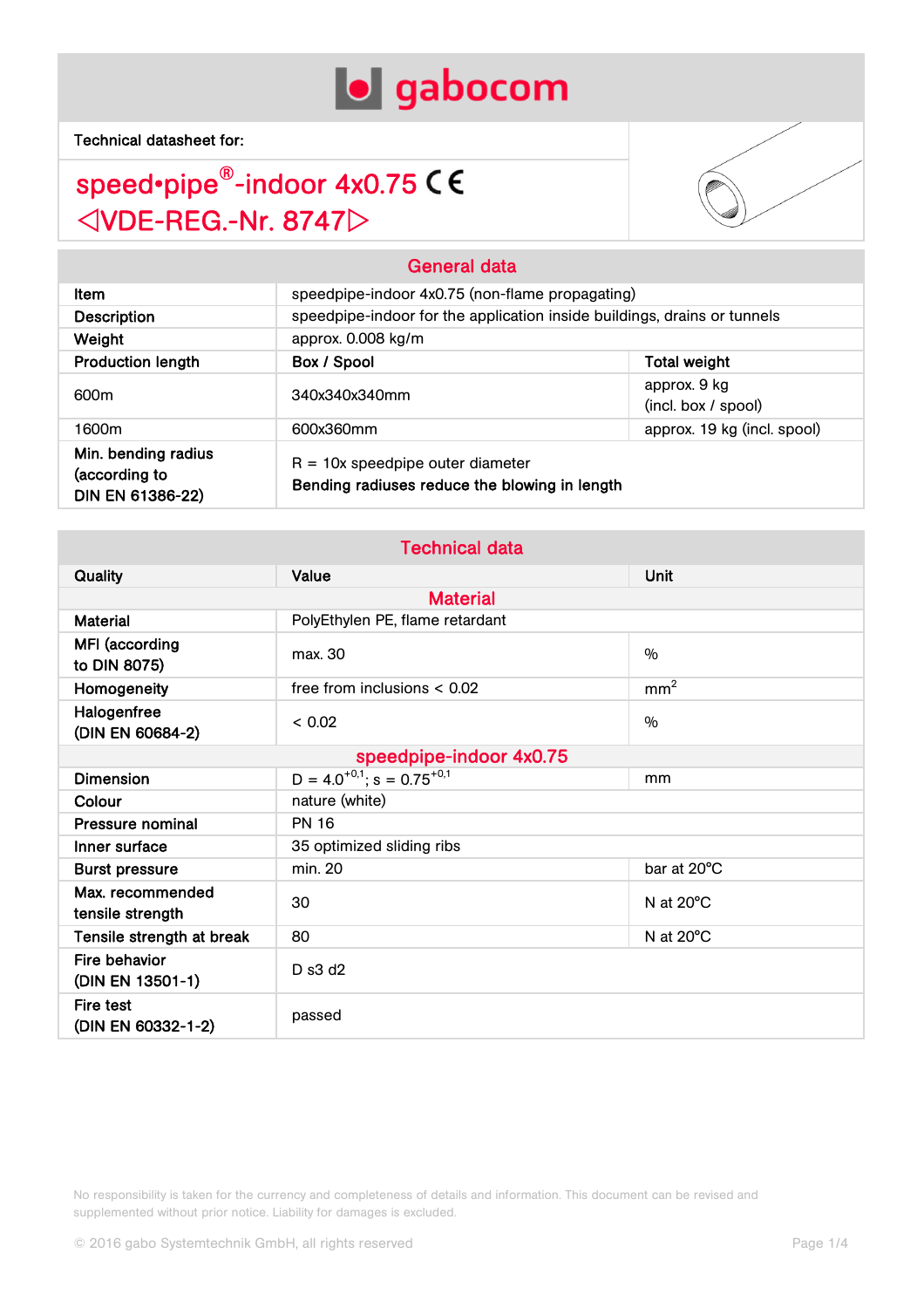



| <b>Classification</b><br>code<br>2-2-2-2-3-2-0-0-0-0-1-0<br><b>DIN EN 61386-22</b><br>(VDE 0605 Teil 22) | --------------- |  |  |
|----------------------------------------------------------------------------------------------------------|-----------------|--|--|
|                                                                                                          |                 |  |  |

Classification

#### Use according to DIN VDE 0100-520:2013-06 / IEC 60364-5-52:2009-10

|                       |                                                  | allowed | not allowed |
|-----------------------|--------------------------------------------------|---------|-------------|
| Installation outdoors | Unprotected installation                         |         | x           |
| <b>Installation</b>   | Unprotected installation (on plaster)            | x       |             |
| in the building       | Underground installation (screed)                |         | x           |
|                       | Laid in concrete                                 |         | x           |
|                       | Laid in hollow wall / wood (flammable materials) | x       |             |
|                       | Laid in plaster                                  | x       |             |
|                       | Laid in structural cavities                      | x       |             |
|                       | Laid in suspended ceilings                       | X       |             |
|                       | Ceiling installation                             |         |             |
|                       | (installation distance $<$ 0.80m)                | x       |             |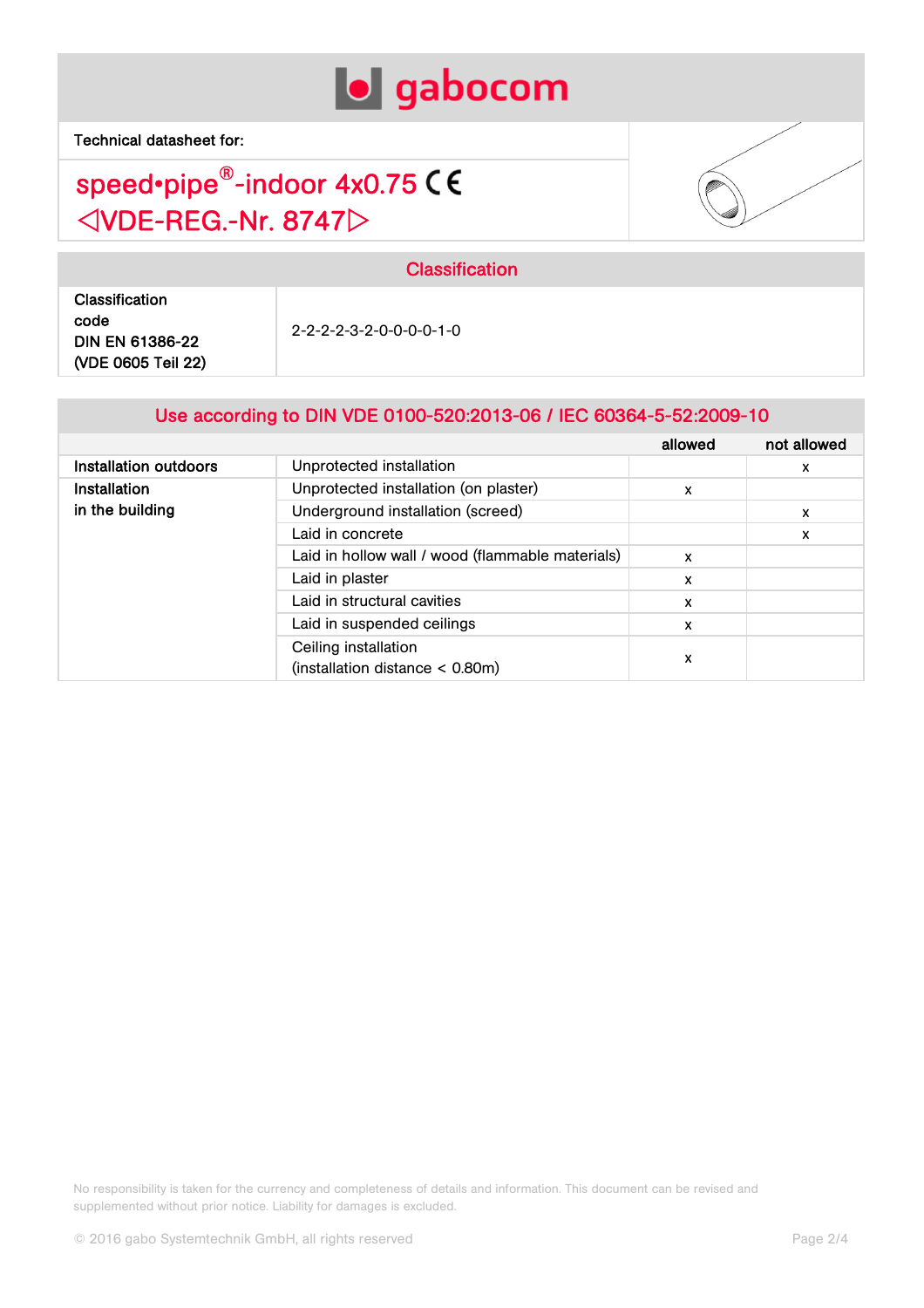



### CE - Declaration of Conformity

| 1.0 Product Type:                     | speed•pipe-indoor (Microduct)                                                        |
|---------------------------------------|--------------------------------------------------------------------------------------|
| 1.1 Article Number:                   | 1683 & 1702                                                                          |
| $1.2$ Usage:                          | LWL Protection tube for laying in the house                                          |
| 2.0 Trade Name:                       | speed•pipe-indoor / Dimension 4 x 0.75 mm                                            |
| 2.1 Manufacturer:                     | gabo Systemtechnik GmbH, Am Schaidweg 7,<br>94559 Niederwinkling                     |
| 3.0 Statement by the<br>Manufacturer: | The issuance of this declaration of conformity takes place in own<br>responsibility. |
| 4.0 Subject:                          | The traceability is ensured by the caption of the<br>speed•pipe-indoor (Microduct).  |

5.0 The Testing Institute VDE Offenbach (EU-ID-Nr. 0366) has a Certified Nr.: 40039546 with production control exposed, the above article was tested add to lean on with DIN EN 61386-22 (VDE 0605 Teil 22). The relevant EU harmonization requirements are fulfilled